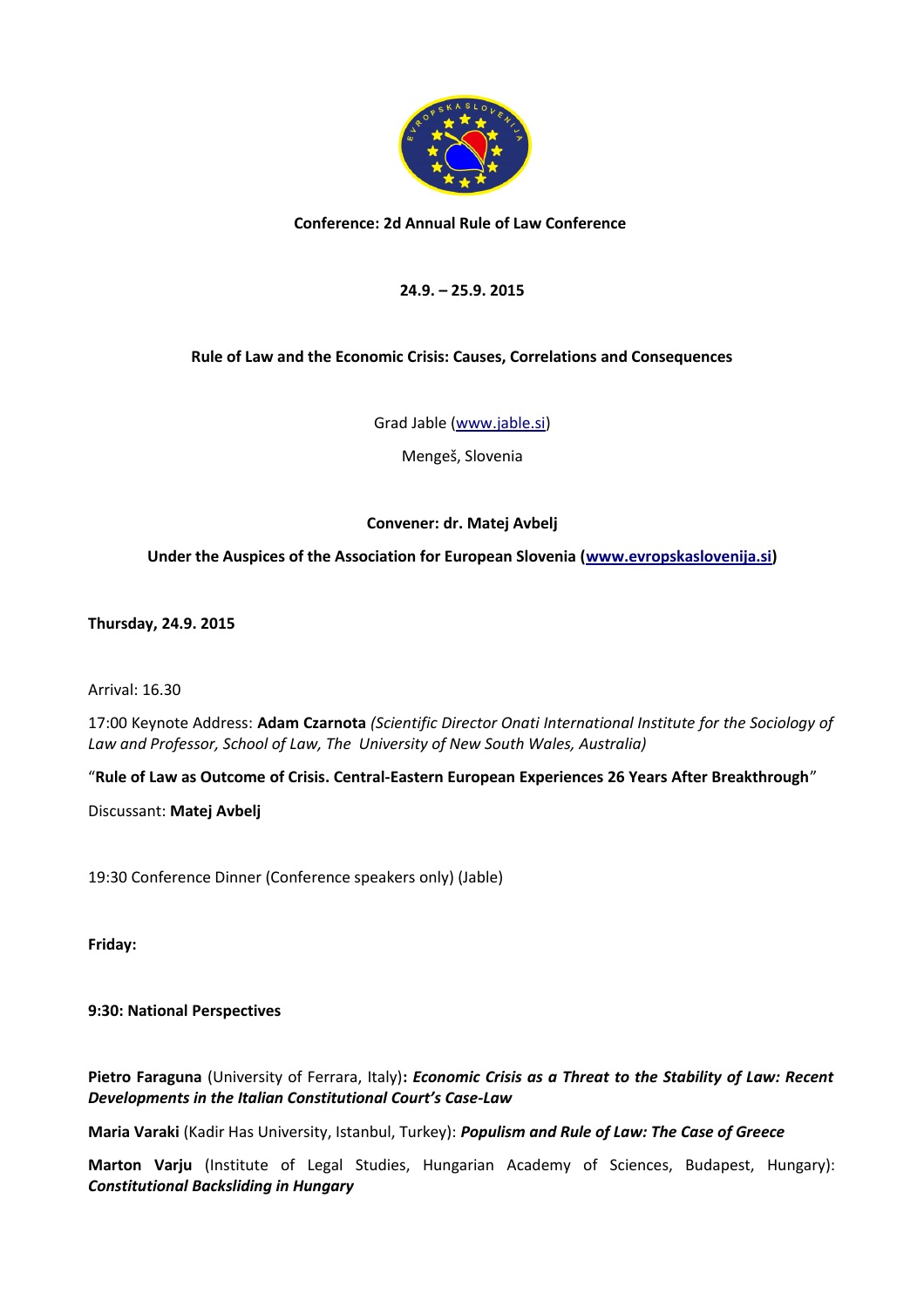**Konrad Lachmayer** (Durham Law School, UK; and Institute of Legal Studies, Hungarian Academy of Sciences, Budapest, Hungary): *Between International Standards and Transnational Greed: Banking Secrecy, Local Corruption and Foreign Currency Loans*

Discussant: **Jernej Letnar Černič** (Graduate School of Government and European Studies, Kranj)

**12:30 Lunch** (Jable)

#### **14:00: National and Theoretical Perspectives**

**Veronika Fikfak** (University of Cambridge, UK)**: Protecting Human Rights during the Economic Crisis in the UK**

**Alun Gibbs** (University of Southampton, UK): *Times of Crisis: The Rule of Law and European Solidarity*

**Daniel Augenstein** (University of Tilburg, NL): *Inside Out: The Role of the Rule of Law in Times of Economic Crisis*

Discussant: **Saša Zagorc** (University of Ljubljana, School of Law)

## **16:30 Coffee Break**

## **17:00 Roundtable discussion (also open for the media)**

**Bojan Bugarič** (University of Ljubljana, School of Law)

**Jan Zobec** (Constitutional Court of the Republic of Slovenia)

**Žiga Turk** (University of Ljubljana, Faculty of Civil and Geodetic Engineering)

**Jurij Toplak** (University of Maribor, School of Law)

**Igor Masten** (University of Ljubljana, Faculty of Economics)

**Adam Czarnota** (Scientific Director Onati International Institute for the Sociology of Law and Professor, School of Law, The University of New South Wales, Australia)

Chair: Matej Avbelj

**19:00 End**

#### **20:00 Trip to Ljubljana and dinner (optional)**

**Departure: Saturday 26.9. 2015**